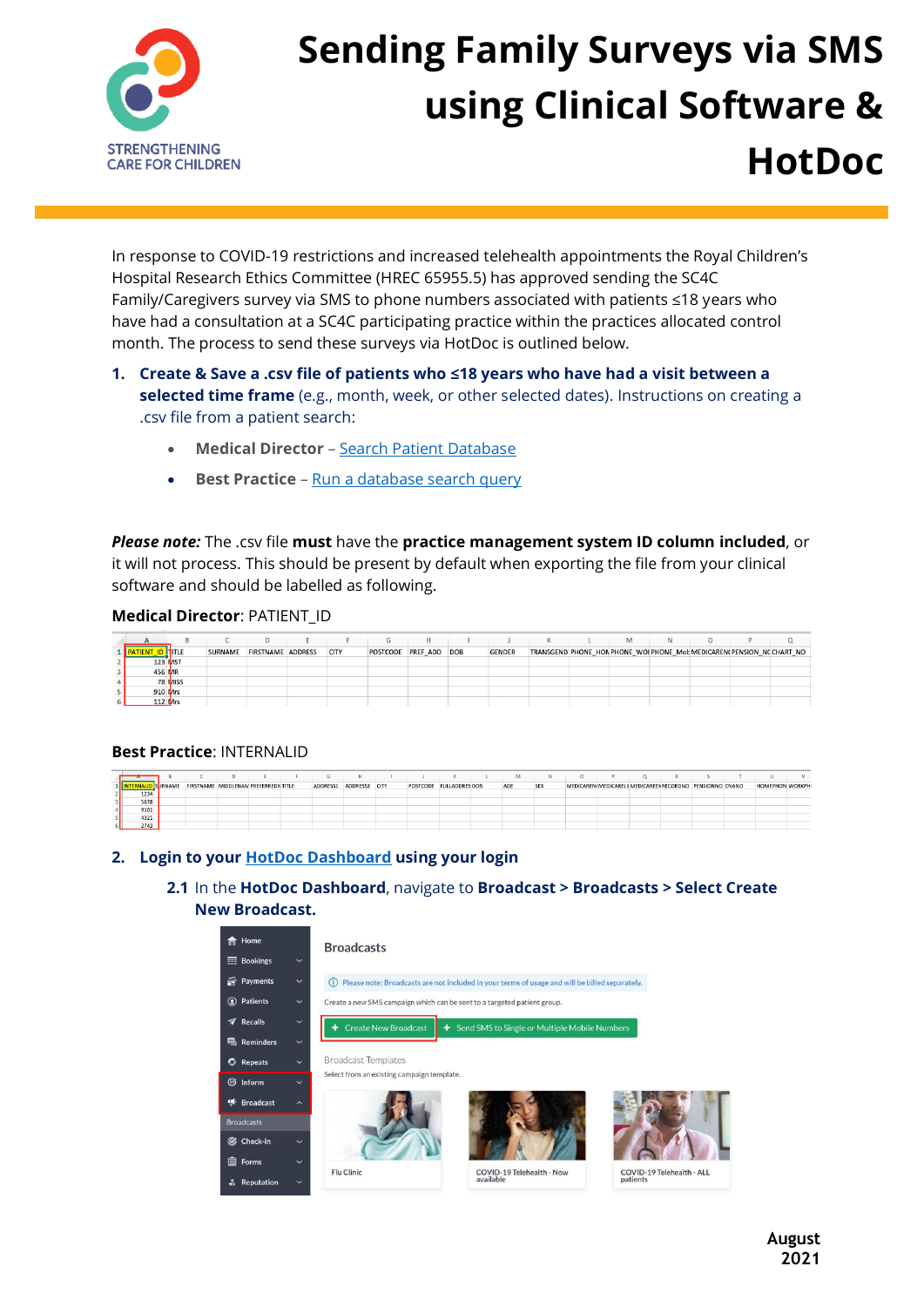# **2.2** Write your Broadcast, **enter SC4C Family Baseline Survey as the name of the Broadcast** (this name is for internal use, so you can see it in your history). **Enter the below message in the message field**.

*<Participating GP Practice> is working with the <Royal Children's Hospital or Sydney Children's Hospitals Network> on a project to strengthen care for children in general practice. We are interested in your experience of care you've received. Please click below to complete this short, anonymous survey. Participating will not affect care from your GP or any hospital. https://redcap.link/czx08oum Questions? Contact strengtheningcare@mcri.edu.au*

Customise the SMS copy and select which patient group receives the campaign.

#### Recommended guidelines when sending out a Broadcast

- . Include the following placeholders in your message netword in the finite place of the manufacture of the control of the control of the control of the control of the Clinic phone number ([phone]], Opt out message (to give patients the opportunity to opt out) {{opt-out}}
- . Send your SMS during standard business hours
- Comply with Australian anti-spam guidelines. View here





SC4C Family Baseline Survey

#### **3.** After you've written message, scroll down, click **Upload** and locate the **.csv file** on your computer.

| Who are you sending to?                                                                                                                                                                                                                                                                                                                                                 |              |  |  |  |  |  |  |
|-------------------------------------------------------------------------------------------------------------------------------------------------------------------------------------------------------------------------------------------------------------------------------------------------------------------------------------------------------------------------|--------------|--|--|--|--|--|--|
| <b>Upload CSV</b><br><b>Select Target Audience</b>                                                                                                                                                                                                                                                                                                                      |              |  |  |  |  |  |  |
| Recommended guidelines for selecting your target audience                                                                                                                                                                                                                                                                                                               | 7 Need Help? |  |  |  |  |  |  |
| Generate a .csy list from Best Practice<br>Only select active patients that have been to the practice in the past 12 months<br>۰<br>Only select patients that are 18 years and above<br>• If you have a big list, try to break it up into smaller batches (i.e. if 6,000 in total, break it up into 3 lists of 2,000 patients.)<br>Upload Patient IDs using a .csv file |              |  |  |  |  |  |  |
| <b>Upload</b>                                                                                                                                                                                                                                                                                                                                                           |              |  |  |  |  |  |  |